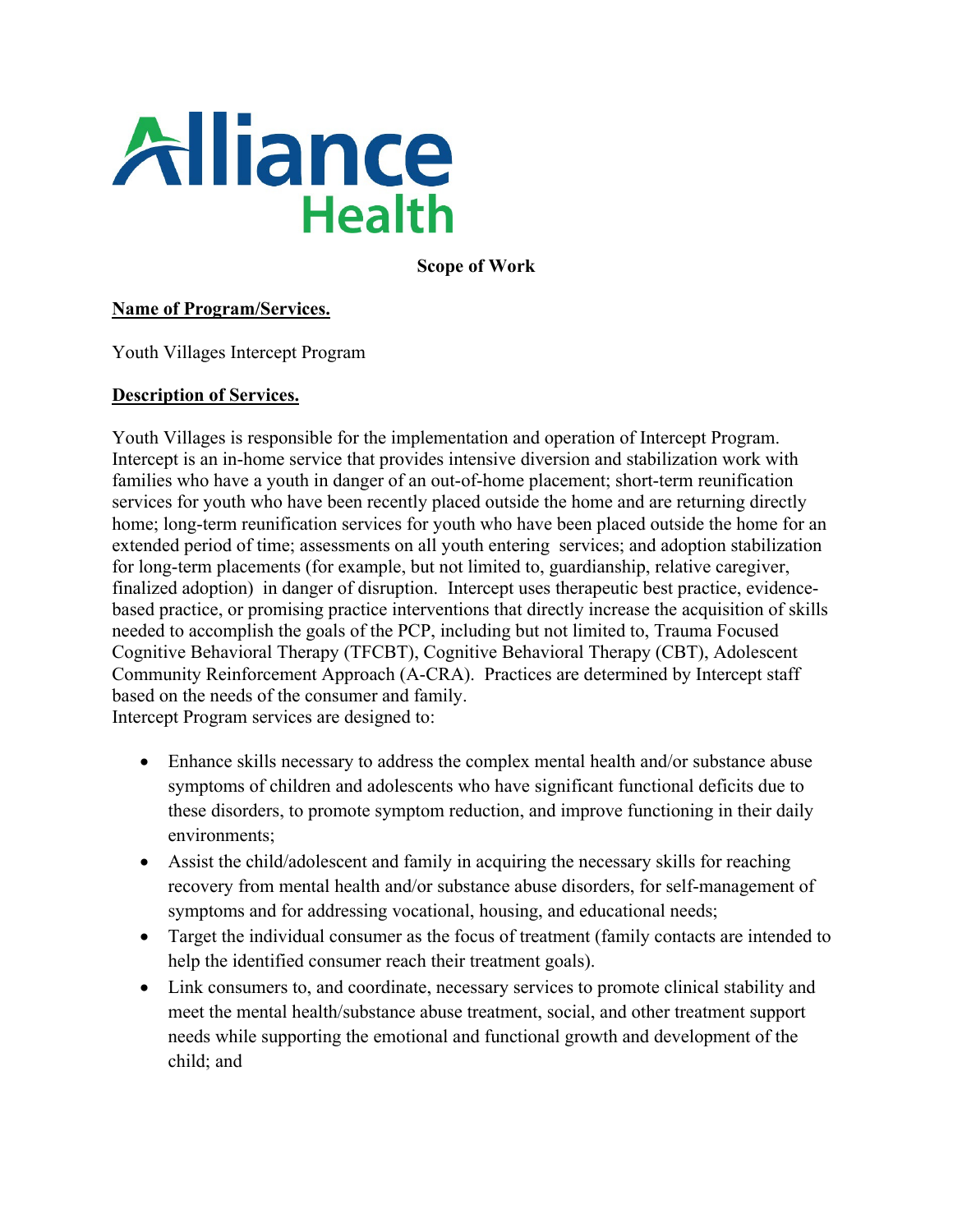• Monitor and evaluate the effectiveness of delivery of all services and supports identified in the Person Centered Plan.

Youth Villages has provided Intercept services to more than 20,000 youth and their families since 1994, and has a success rate of more than 80% with families at two years post-discharge. Youth Villages has been able to demonstrate success with a population profile with whom Alliance has had limited success. In an effort to improve outcomes and reduce treatment costs, Alliance will pilot Intercept to test its effectiveness with complex needs populations in the Alliance catchment area.

### **Required Elements of the Program/Service.**

- Program operates within the confines of the North Carolina Medicaid Community Support service definition (Service code H0036 HK) as a non-covered service under Early Periodic, Screening, Diagnosis, and Treatment (EPSDT);
- Caseloads of 4-5 youth/families per Intercept family intervention specialist;
- Family intervention specialist meets with families an average of 2-3 times per week in the youth's home and community;
- Average of 4-6 months per case for diversion/stabilization and up to 6-9 months per case for reunification;
- Involvement in all systems affecting the youth;
- Assistance with concrete needs such as housing, healthcare, and employment;
- Nurturance of long-term support from extended family and other natural supports;
- Identification of the primary risk factors associated with referral problems;
- Services are all-inclusive;
- Services are focused on strengths of the family and youth;
- Family members are full partners in the treatment process;
- Interventions take place within the multiple systems occurring within the natural ecology.
- Utilization of evidence-based, best and promising practices, including but not limited to, Trauma Focused Cognitive Behavioral Therapy (TFCBT), Cognitive Behavioral Therapy (CBT), Adolescent Community Reinforcement Approach (A-CRA) as determined clinically appropriate.
- 24/7/365 on call support to families.
- Comprehensive assessment completed within 21 days from the start of services inclusive of assessment of eligibility for the program. The assessment includes systemic and ecological factors to assist in the development of targeted interventions.
- Facilitation of the Person Centered Planning process (including initial development, implementation, and ongoing revision and monitoring) within the context of a Child and Family Team (CFT) that adheres to the System of Care philosophy and practice.
- Aftercare: Upon successful discharge, Youth Villages will be available to provide support and stabilization services for a minimum of 60 days from the date of discharge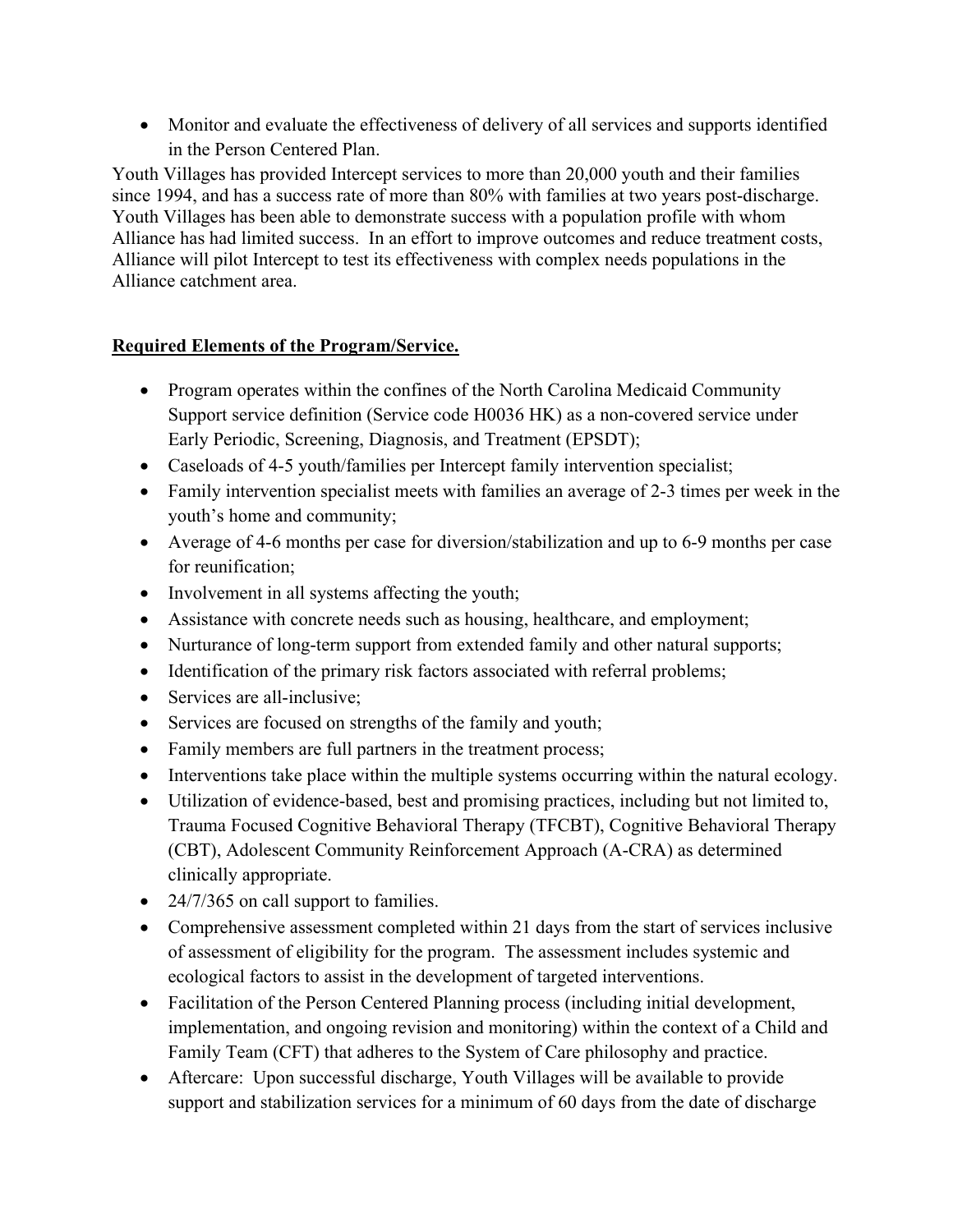for consumers struggling to complete their aftercare plan. This service covers consumers who are successfully discharged by the Intercept Program and are appropriate to receive community based services. Stabilization services can include, but are not limited to, a combination of several family sessions and/or case management contacts to stabilize the consumer and family. This kind of support typically involves a series of several sessions and/or community contacts based on the consumer and family's immediate needs and may all occur within a single week or up to 30 days. If it becomes apparent that the consumer and family is going to require more than a series of several contacts for more than 30 days or if safety needs are present that require a full level of clinical intensity including 24/7 on-call support, then Youth Villages will refer the consumer and family to Care Review to determine the appropriate level of additional services.

### **Training and Supervision of staff**

- Staff shall possess either a Bachelor's degree with one year experience serving the Intercept program population or a Master's degree. Supervisors with a Bachelor's degree can be considered if previous experience in the Intercept program is documented and clinical oversight is provided by staff with a Master's degree or higher.
- YV shall ensure all family intervention specialists receive training and supervision of the model as prescribed:
	- A. Three-day training and comprehensive treatment manual.
	- B. Quarterly clinical practice updates and trainings.
	- C. Team supervision and training.
	- D. Clinical review on each case by a highly experienced clinician.
	- E. Individual supervision and professional development by the supervisor, including reviews of taped family sessions.
	- F. Field supervision (in-home observation) by the supervisor.

#### **Target Population and Eligibility Criteria.**

#### **Target Population**

• Children and Adolescents who are Alliance Medicaid enrollees, age 4-20 years old and their families

AND

• Children and Adolescents with viable family who are in danger of out of home placement or adoptive placement disruption due to high-risk behaviors, mental health issues/symptoms, serious/chronic behaviors (defiance, runaway, truancy) and/or serious family conflict (including reports of abuse/neglect).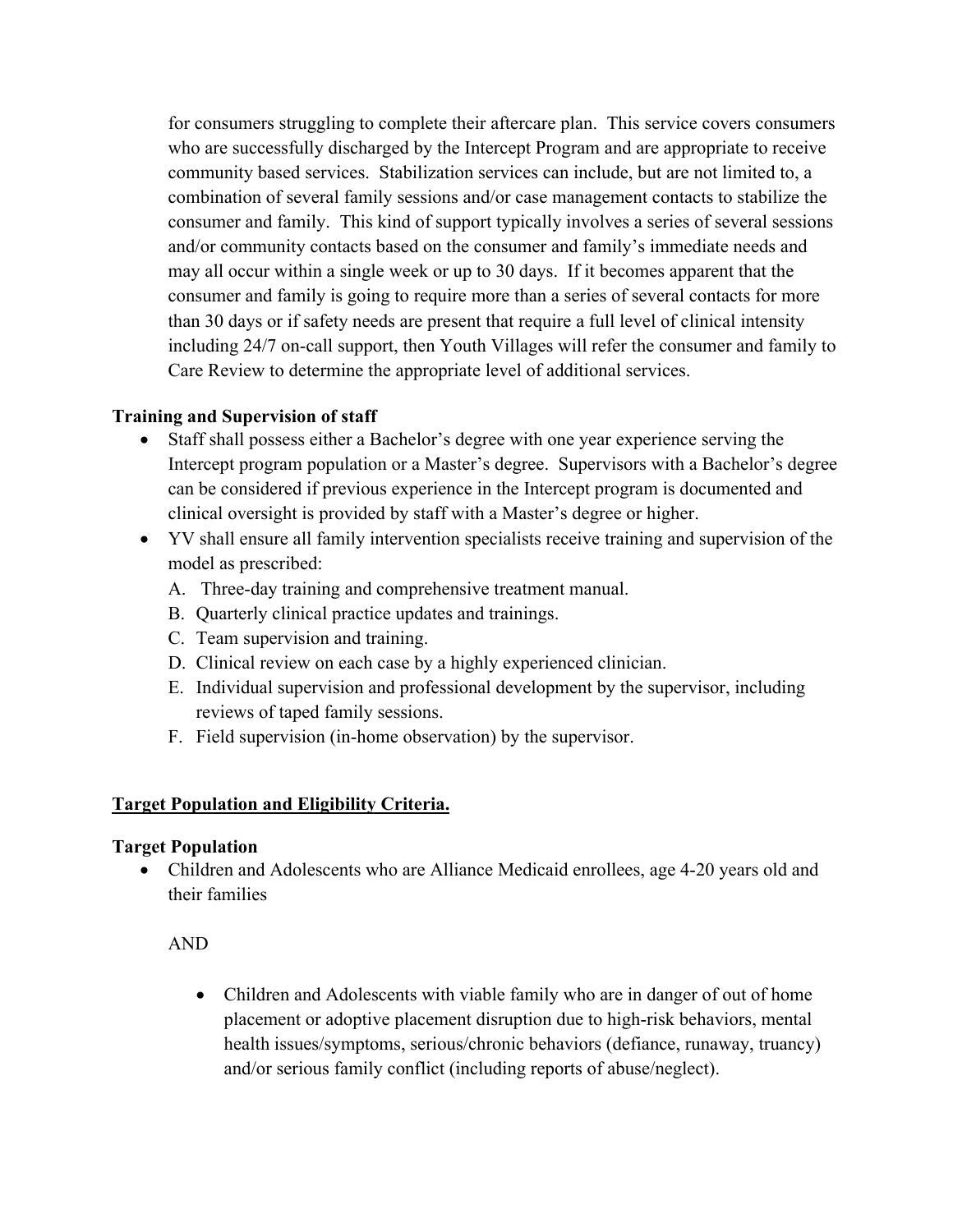## **OR**

• Children and Adolescents in the process of reunification with their families as they transition from a therapeutic foster care, residential placement (group homes, PRTF, etc.) or a long-term hospitalization.

### **OR**

• Children and Adolescents who are demonstrating a lack of progress in other services (for example, but not limited to, intensive in-home or residential care).

## **Eligibility Criteria**

Youth are eligible for this service when:

- Significant impairment is documented in at least two of the life domains related to the recipient's diagnosis that impede the use of the skills necessary for independent functioning in the community. These life domains are as follows: emotional, social, safety, medical/health, educational/vocational and legal.
- There is a MH and/or SA diagnosis as defined by the DSM V, other than a sole diagnosis of Developmental Disability OR there is a substance abuse diagnosis and ASAM criteria is met.
- The consumer is experiencing functional impairment in at least two of the following areas:

1. Previously or imminently at risk for institutionalization, hospitalization, or placement outside the recipient's natural living environment;

2. Needs or is receiving crisis intervention services;

3. Has unmet identified needs related to MH/SA diagnosis as reported by multiple agencies and/or needs advocacy and service coordination as defined by the Child and Family Team; 4. Is abused or neglected as substantiated by DSS or meets dependency as defined by DSS criteria.

5. Exhibits intense verbal aggression, as well as limited physical aggression, to self or others, due to symptoms associated with the diagnosis, which is sufficient to create functional problems in, the home, community, school, or job.

6. Is in active recovery from substance abuse or dependency and is in need of continuing relapse prevention support.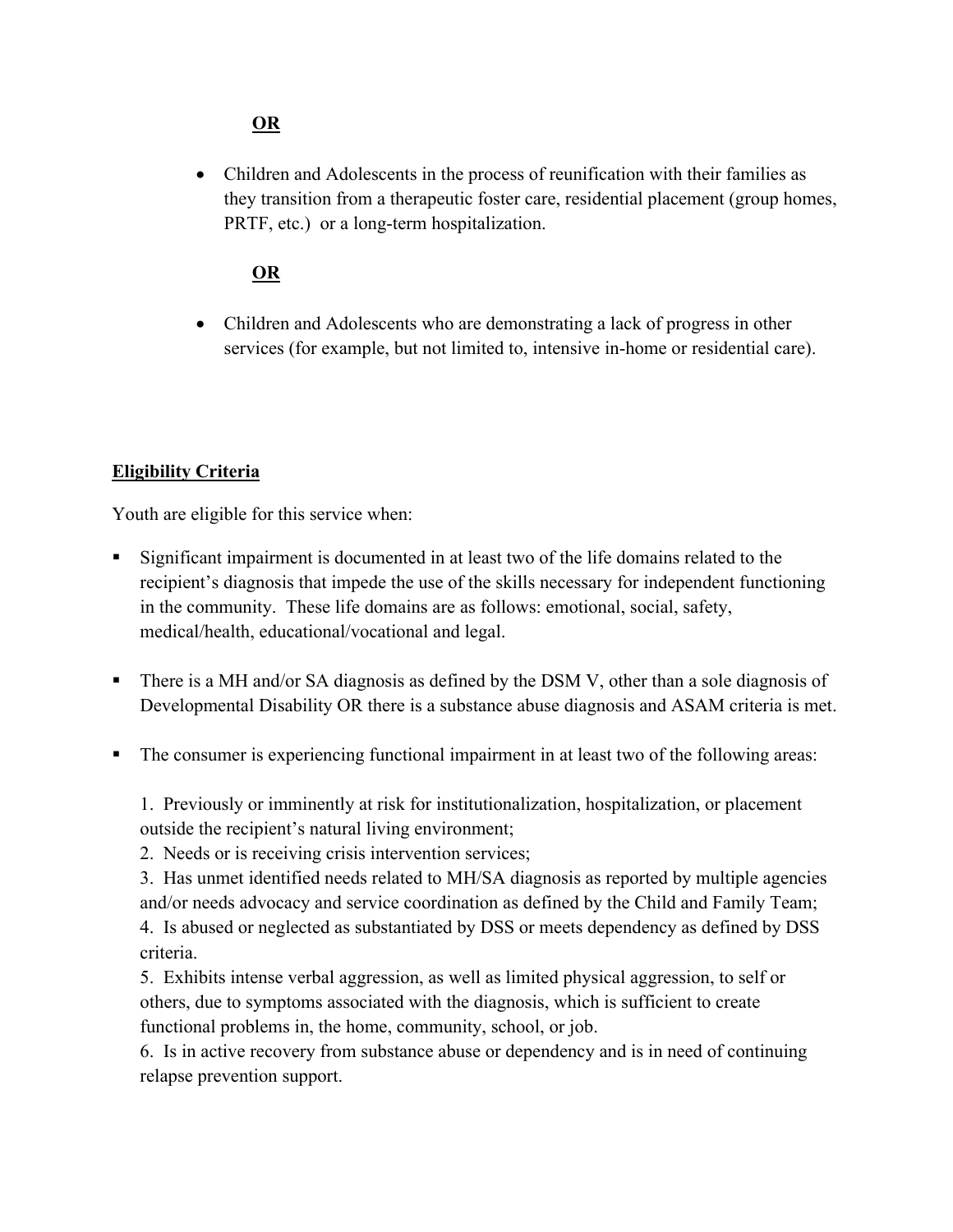There is no evidence to support that alternative interventions would be equally or more effective based on NC community practice standards.

# **Exclusionary Criteria.**

- Youth who meet criteria for inpatient admission.
- Intercept services cannot be provided during the same authorization period as the following (unless there are specific authorized cases where co-occurring stepdown is deemed medically necessary): Mental Health/Substance Abuse Targeted Case Management; Multisystemic Therapy; Intensive In-Home, Individual, Group and Family Therapy and Substance Abuse Intensive Outpatient Program. Specialty therapies may be considered as needed and appropriate.

# **Discharge Criteria.**

Consumer must meet one of the following:

- Consumer has completed all phases of treatment and their level of functioning has improved with respect to the goals outlined in the PCP, inclusive of a transition plan to step down to a lower level of care;
- The consumer is not making progress, or is regressing, and all reasonable strategies and interventions have been exhausted, indicating the need for a more intensive service; or
- The legally responsible person no longer wishes to receive Intercept program services.

## **Required Outcomes/Goals**

(FY 16 will serve as the baseline year for data collection, all current goals are derived from current NC Intercept program outcomes)

At Discharge (for youth who received at least 60 days of service):

• 80% of youth are discharged home with family or are living independently.

Six and 12 Months Post Discharge (for youth who received at least 60 days of service):

- 80% of youth remain home with family or are living independently.
- 80% of youth with no new legal involvement (new charges, probation violations, or incarcerations).
- Out-of-home placement: Less than 10% of youth have been placed in a residential treatment center, less than 5% have had a psychiatric hospitalization, and less than 10% have been placed in a detention/correction facility.

# **Reporting/Quality Management Requirements.**

Contractor will prepare and submit an electronic Excel spreadsheet report with consumer-level encounter data and fidelity monitoring measures on a quarterly basis (by the 10th of the end of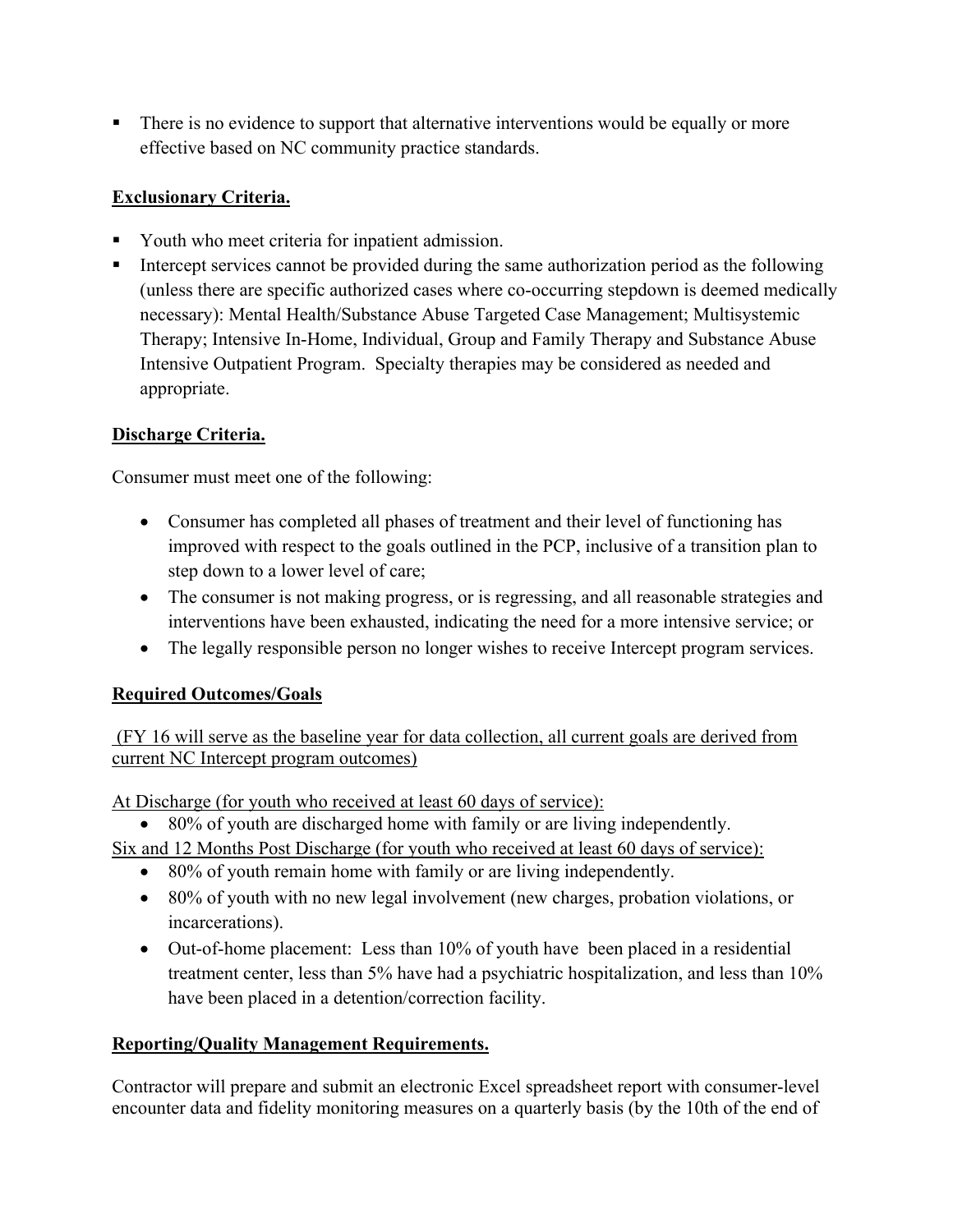each calendar quarter ) to Alliance's Quality Management unit (at [qmhelp@alliancebhc.org\)](mailto:qmhelp@alliancebhc.org) and their Provider Network Development Specialist.

NCTOPPS: Contractor will meet requirements for submission of NC-TOPPS interviews in accordance with current NC-TOPPS Implementation Guidelines. Initial forms (or whichever form is expected based on the consumer's continuation of an episode of care) shall be completed and submitted at intake for every consumer. Update Forms should be completed for the consumer at 3 months, 6 months, 12 months and every 6 months after that from the date of admission that marked the beginning of the episode of care. Every effort should be made to complete these forms during face-to-face meetings with the consumer; however, NCTOPPS may be completed during a phone interview with the consumer. If NCTOPPS is completed during a face-to-face or phone interview, all sections of the form must be completed. If the consumer is unable to be scheduled for either a phone interview or a face-to-face meeting, NCTOPPS forms may be completed using a consumer record.

Alliance requires providers to develop a formal Quality Management program. Elements of that program include (1) developing measures to monitor fidelity to the required elements of the program as outlined above, (2) establishing internal performance standards for the delivery of the services for which provider has contracted, (3) collecting data related to the delivery of those services and fidelity to the chosen evidence-based practice model(s) used, and (4) creating reports measuring the provider's performance and adherence to required outcomes.

The provider also will document its efforts to identify areas for improvement, implement Quality Improvement Projects (QIPs), and analyze the results of its quality-improvement efforts.

Upon Alliance's request, the provider will submit all documentation related to its QM program and other quality-related activities.

## **Collaboration.**

- Provider shall work with Alliance, NC Department of Public Safety (Juvenile Justice & Adult Corrections), Department of Social Services, Community Service Providers, Public School System, and other stakeholders as appropriate to coordinate treatment with the program participant youth and their families.
- Provider is expected to adhere to System of Care values and principles in providing a person-centered, strength-based and recovery-focused environment.
- Provider shall present Intercept Program at local Juvenile Justice Substance Abuse Mental Health Partnership, Community Collaborative, Provider Advisory Council and Alliance Learning Collaborative meetings as requested by Alliance staff and schedule availability permits.